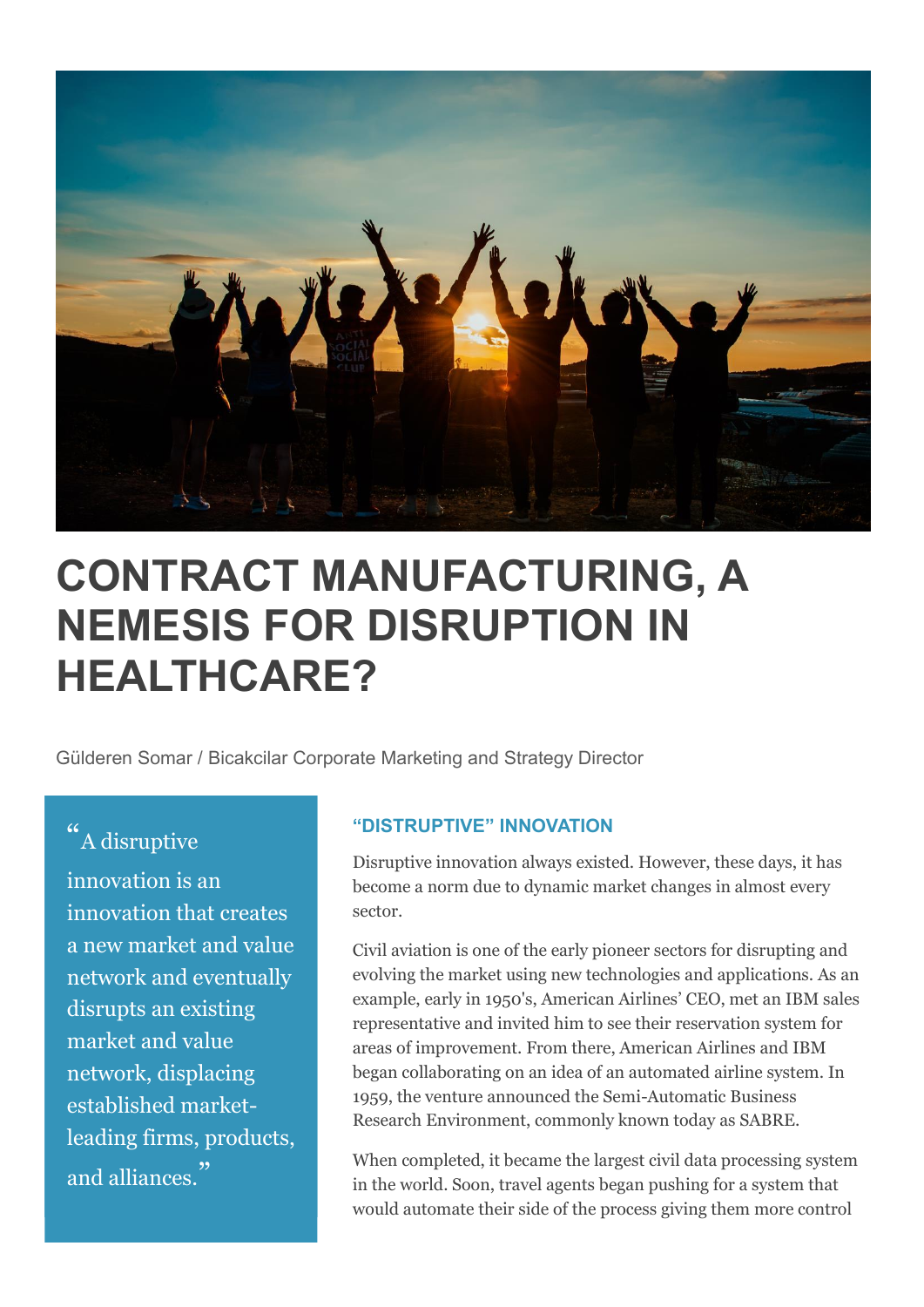on the choices. Of course with the Internet, the full control is, now, in the hands (clicks) of a passenger boarding a plane.

Disruptive innovation also explains how some companies, in an effort to deliver more affordable and accessible solutions, are able to sweep away once-dominant firms with alarming regularity, often before the incumbents and their leaders realize that their days are numbered.

Canon did it to Xerox by bringing slower but less costly tabletop photocopiers to the market. Toyota did it to General Motors by introducing less stylish but cheaper models, and Korean, Chinese, and Indian automobile manufacturers are disrupting Toyota by doing the same thing. One example everybody knows is the disruption of the mainframe and minicomputer by the less powerful but more affordable personal computer (PC).

Only a few decades ago, access to computing power was very expensive, and computers were complicated to use. Now it is almost contained in a phone that almost everybody uses around the globe. Basically it is cheaper to use and is accessible by almost all.

And…With technologies changing, new applications replaced the old ones.

In healthcare market, this is a little different….

First of all, healthcare is about "human life".

*Being "accessible" and "affordable" is a thin line between life and death in healthcare business!*

Therefore, whether disrupted or not, some technologies/products will stay the same in the foreseeable future. On the other hand, a manufacturing plant that was set up years ago has certain limitations on the variety of production. This has created an environment where production of these products that have been in use for a long time and are still used, haves moved to different regions of the world where labor is cheaper.

In other words, these products have become pure commodity. This move to other parts of the globe has also created concerns of "quality", "compliance to ever -changing regulations", packaging and distribution as well as after-service which are all equally important. Furthermore, new entrants have evolved especially from within the consumer electronics manufacturers that has raised the issue of "know-how" and "knowledge" of the medical device manufacturing market.

After all…again… It is all about human life…!

Smart companies choose a single contract manufacturer instead of investing finite resources and time into setting up the space, equipment, hiring and training new staff, packaging, testing, and logistics. Additionally, when industry trends inevitably change, companies who do not tie themselves down with preexisting infrastructure have an upper-hand over their competitors in the form of flexibility. They can more